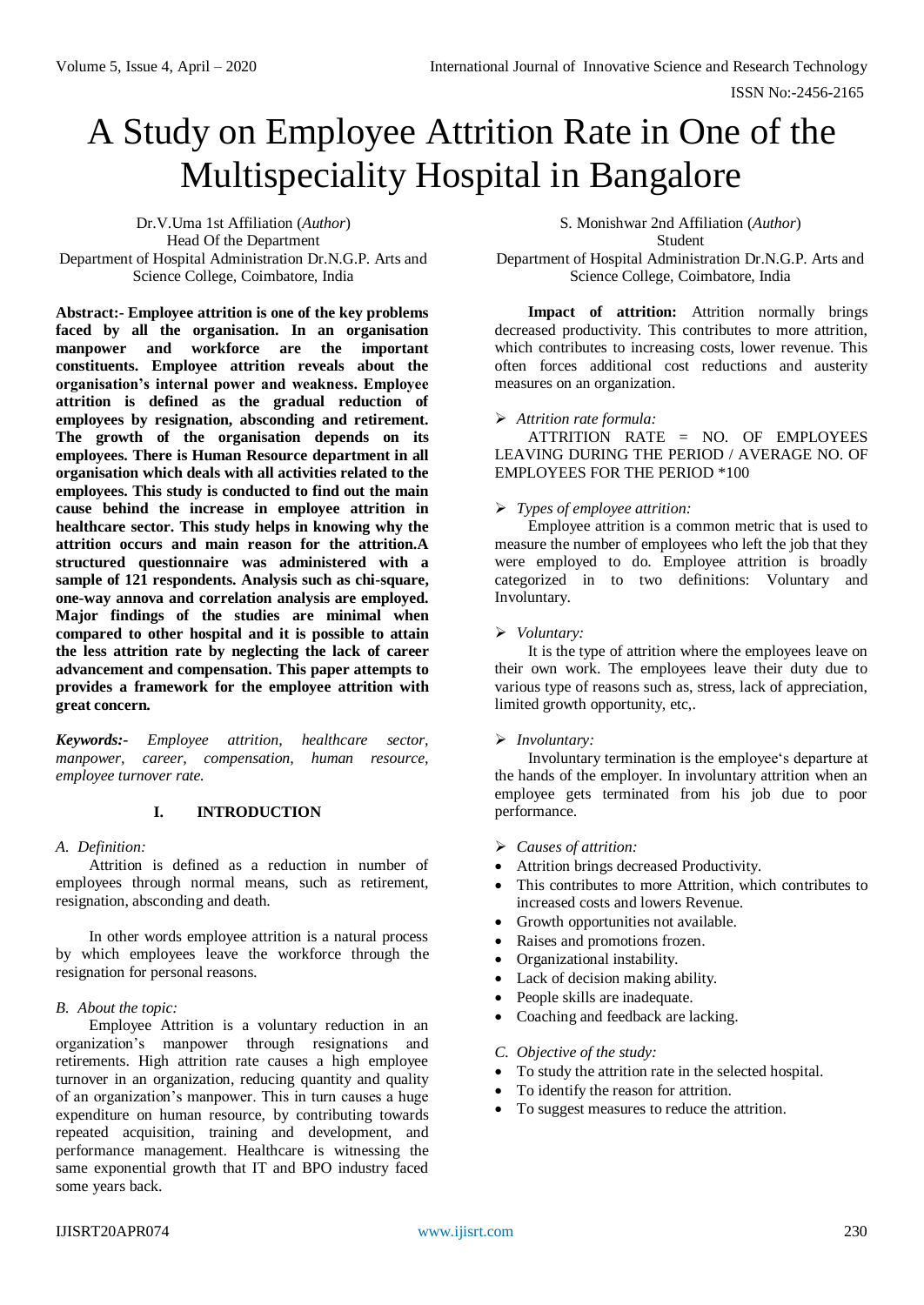#### **II. LITERATURE REVIEW**

According to **R. Anbu Ranjith Kuma<sup>11</sup>(2016),**  Today's employees seek more monetary compensation. Research conducted in the Company revealed that opportunity for development, salary, job content, relationship with supervisor are important reasons for employee attrition. The myth that salary is the most important reason for employee attrition was clarified as employees are more concerned about opportunity for development. Salary is also important, salary needs to be competitive with the market rates, and otherwise there is a high risk of losing your employees to your competitors. It is also learned that even though the salary might be high, an employee would be willing to change job for better development opportunity.

According to **M. Mohamed thariq<sup>15</sup> (2014),** there is a relationship between Salary, motivation and appraisal employee attrition in the organization. Many HR professionals feel that work performance is a contemplation of how employees feel about themselves and their work, if an employee experience a sense of pride in the job then the work quality, efficiency, and retention increases significantly. Employees who suffer from low self-esteem

and display lack of enthusiasm exhibits negative feelings at the work place.

According to **Mathur, Atul and Agarwal, P. K<sup>19</sup> . (2013),** main reason for leaving the organization by employees were compensation and working environment. Results of the study revealed that retention strategies have direct impact on employee turnover. Researcher suggested that by using different HR practices like effective compensation policy, performance appraisal, training and development programme, feedback and assigning competitive work the condition of employee retention can been increased.

# **III. METHODOLOGY**

This research explains about the attrition rate in a specific healthcare sector. It deals with the research design, research approach, population, sample size, sampling technique, procedure for the data collection and data analysis. The target population consisted of employees who are relieved from the selected hospital. Hence simple random sampling method is used for the study. Sample size of the research is 121.For this purpose, A structured questionnaire was prepared and data were collected.



# **IV. ANALYSIS**

Chart 1:- Chart showing the demographic data of the respondents

The above chart shows that the demographic details of the respondents such as gender, age group and experience. From the above table it is found that mostly female employees are leaving the hospital than the male employees. When compared to other age group it is evident that age group of 25-30 aged people were leaving the

hospital. Employees who had 1-3 years of experience are easily leaving the hospital, and there is not that much difference between 3-5 and above 5 years. Employees who are leaving the hospital with less than 1 year experience are very less.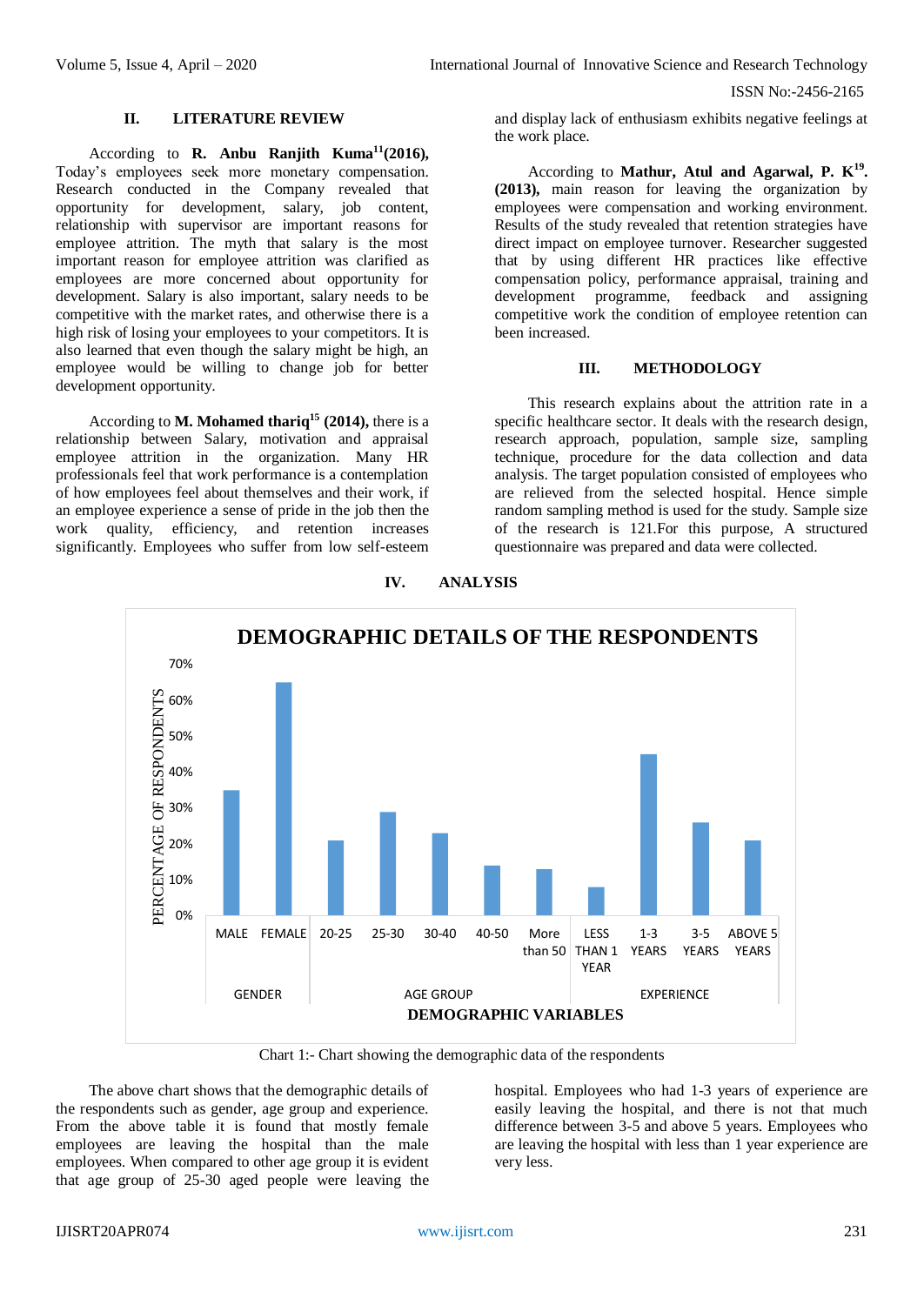

Chart 2:- Chart showing the reason for respondents "leaving the job"

The above chart shows that 29% of the respondents have resigned the job for family circumstances and 26% left the job due to health reason, 20% for relocation, 8% for

lack of promotional activity, 15% for not satisfied with salary and only 2% of the respondents resigned the job for benefits.

| <b>Chi-Square Tests</b>         |                  |    |                                   |  |  |  |  |
|---------------------------------|------------------|----|-----------------------------------|--|--|--|--|
|                                 | Value            | Df | Asymptotic Significance (2-sided) |  |  |  |  |
| Pearson Chi-Square              | $13.146^{\rm a}$ | 15 | .591                              |  |  |  |  |
| Likelihood Ratio                | 15.622           | 15 | .408                              |  |  |  |  |
| Linear-by-Linear<br>Association | .203             |    | .652                              |  |  |  |  |
| N of Valid Cases                | 121              |    |                                   |  |  |  |  |

a. 15 cells (62.5%) have expected count less than 5. The minimum expected count is .66.

Table 1:- Showing the association between the experience of the respondents and the reason for leaving the hospital

H0: There is no association between the experience and reason for leaving the hospital.

H1: There is association between the experience and reason for leaving the hospital.

From the above table, the significant value is .591, which is greater than .05, hence we reject H1 and accept H0. Thus, we prove that there is no association between experience and reason for leaving the hospital

| <b>AIVUVA</b>         |                |     |             |       |      |  |  |  |
|-----------------------|----------------|-----|-------------|-------|------|--|--|--|
| Work pressure         |                |     |             |       |      |  |  |  |
|                       | Sum of Squares | Df  | Mean Square | F     | Sig. |  |  |  |
| <b>Between Groups</b> | 27.431         | 11  | 2.494       | 2.107 | .025 |  |  |  |
|                       | 129.015        | 109 | 1.184       |       |      |  |  |  |
| Within Groups         | 156.446        | 120 |             |       |      |  |  |  |
| Total                 |                |     |             |       |      |  |  |  |

**ANOVA**

Table 2:- Showing the difference between the department of the respondents and work pressure